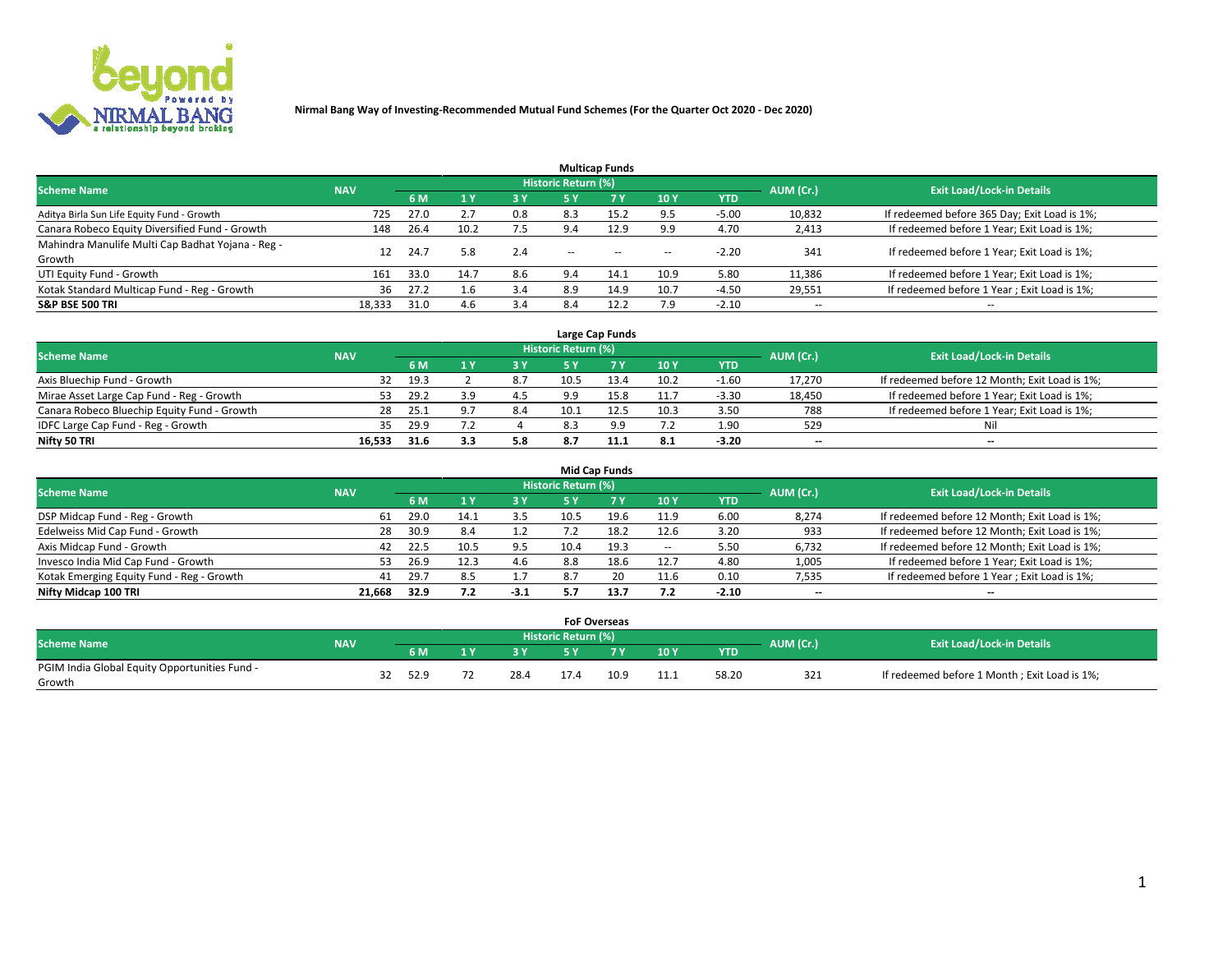

|                                                  |            |      |        |     |                     | Large & Midcap |      |            |                          |                                              |
|--------------------------------------------------|------------|------|--------|-----|---------------------|----------------|------|------------|--------------------------|----------------------------------------------|
| <b>Scheme Name</b>                               | <b>NAV</b> |      |        |     | Historic Return (%) |                |      |            | AUM (Cr.)                | <b>Exit Load/Lock-in Details</b>             |
|                                                  |            | 6 M  |        | 3 Y | <b>5 Y</b>          | 7Y             | 10Y  | <b>YTD</b> |                          |                                              |
| Mirae Asset Emerging Bluechip Fund - Growth      | 58         | 30.6 |        |     | 13.4                | 23.7           | 17.6 | 1.30       | 11,466                   | If redeemed before 1 Year; Exit Load is 1%;  |
| Canara Robeco Emerging Equities - Growth         | 100        | 28.9 |        | 3.6 | 10.1                | 22.6           | 15.1 | 3.70       | 5,987                    | If redeemed before 1 Year; Exit Load is 1%;  |
| Principal Emerging Bluechip Fund - Growth        | 109        | 27.9 |        | 0.7 | 9.6                 | 19.2           | 12.1 | 0.90       | 2,119                    | If redeemed before 365 Day; Exit Load is 1%; |
| Invesco India Growth Opportunities Fund - Growth | 35         | 25.6 |        | 4.4 |                     | 13.8           | 9.9  | $-2.50$    | 2,960                    | If redeemed before 1 Year; Exit Load is 1%;  |
| Sundaram Large and Mid Cap Fund - Reg - Growth   | 34         | 24.1 | $-3.5$ | 2.8 | 8.3                 | 14.2           | 8.2  | $-8.30$    | 1,252                    | If redeemed before 365 Day; Exit Load is 1%; |
| NIFTY Large Midcap 250 TRI                       | 7.338      | 31.1 | 6.6    | 2.5 | 8.7                 | 14.4           | 8.9  | $-1.10$    | $\overline{\phantom{a}}$ | --                                           |

|                                                     |            |      |     |       |                            | <b>Focused Funds</b> |       |            |                          |                                               |
|-----------------------------------------------------|------------|------|-----|-------|----------------------------|----------------------|-------|------------|--------------------------|-----------------------------------------------|
| <b>Scheme Name</b>                                  | <b>NAV</b> |      |     |       | <b>Historic Return (%)</b> |                      |       |            | AUM (Cr.)                | <b>Exit Load/Lock-in Details</b>              |
|                                                     |            | 6 M  |     | 73 Y. | 5 Y                        | <b>7Y</b>            | 10 Y  | <b>YTD</b> |                          |                                               |
| Axis Focused 25 Fund - Growth                       | 30         | 24.6 | 1.8 | 5.8   | 11.2                       | 13.9                 | $\!-$ | $-3.00$    | 11.455                   | If redeemed before 12 Month; Exit Load is 1%; |
| ICICI Prudential Focused Equity Fund - Ret - Growth | 30         | 20.0 | 4   |       | 5.9                        | 9.8                  |       | 2.40       | 795                      | If redeemed before 1 Year; Exit Load is 1%;   |
| SBI Focused Equity Fund - Growth                    | 144        | 14.7 | 0.2 | 5.5   | 9.2                        | 16                   | 12.6  | -6.40      | 10,114                   | If redeemed before 1 Year; Exit Load is 1%;   |
| <b>S&amp;P BSE 500 TRI</b>                          | 18.333     | 31.0 | 4.6 | 3.4   | 8.4                        | 12.2                 | 7.9   | $-2.10$    | $\overline{\phantom{m}}$ | $- -$                                         |

|                                    |            |      |                |                            |      | <b>Small Cap Funds</b> |                          |       |           |                                               |
|------------------------------------|------------|------|----------------|----------------------------|------|------------------------|--------------------------|-------|-----------|-----------------------------------------------|
| <b>Scheme Name</b>                 | <b>NAV</b> |      |                | <b>Historic Return (%)</b> |      |                        |                          |       | AUM (Cr.) | <b>Exit Load/Lock-in Details</b>              |
|                                    |            | 6 M  |                | 3 Y                        |      |                        | 10Y                      | YTD   |           |                                               |
| Axis Small Cap Fund - Reg - Growth | 33.        | 29.9 | 9 <sub>4</sub> | 7.6                        | 10.9 | $- -$                  | $\overline{\phantom{a}}$ | 3.20  | 2,930     | If redeemed before 12 Month; Exit Load is 1%; |
| DSP Small Cap Fund - Reg - Growth  | 59.        | 42.8 |                | $-1.1$                     |      | 21.3                   | 12.7                     | 11.00 | 5,320     | If redeemed before 12 Month; Exit Load is 1%; |
| SBI Small Cap Fund - Growth        | 57         | 33.3 |                | 3.6                        |      | 23.8                   | 16.4                     | 7.20  | 5,321     | If redeemed before 1 Year; Exit Load is 1%;   |
| Nifty Smallcap 100 TRI             | 7.137      | 50.1 | 7.6            | $-9.5$                     | 1.9  | 11.3                   | 3.8                      | -0.40 | $- -$     | $\overline{\phantom{a}}$                      |

|       |            |        |           |        |                            |                          |            |                          | <b>Exit Load/Lock-in Details</b> |
|-------|------------|--------|-----------|--------|----------------------------|--------------------------|------------|--------------------------|----------------------------------|
|       | 6 M        |        | <b>3Y</b> | 5 Y    | <b>7Y</b>                  | 10Y                      | <b>YTD</b> |                          |                                  |
| 32    | 23.2       |        | 2.1       | -8.1   | 15.3                       | 9.6                      | $-1.40$    | 11,123                   | Nil                              |
| 47    | 18.9       | $-0.5$ | 5.6       | 8.7    | 17.1                       | 13.8                     | $-4.70$    | 21,836                   | Nil                              |
| 74    | 28.5       | 13.8   | 9.2       | 10.1   |                            | 10.3                     | 8.30       | 1,181                    | Nil                              |
| 54    | 27.3       | 6.5    | 5.3       | 8.7    | 15.5                       |                          | 0.40       | 1,134                    | Nil                              |
| 19    | 33.0       | 10.1   | 6.6       | $\sim$ | $-$                        | $\overline{\phantom{a}}$ | 1.10       | 4,271                    | Nil                              |
| 5,932 | 30.3       | 4.2    | 4.4       | 8.7    | 12.1                       | 8.2                      | $-2.40$    | $\overline{\phantom{a}}$ | $\overline{\phantom{a}}$         |
|       | <b>NAV</b> |        |           |        | <b>Historic Return (%)</b> |                          |            |                          | AUM (Cr.)                        |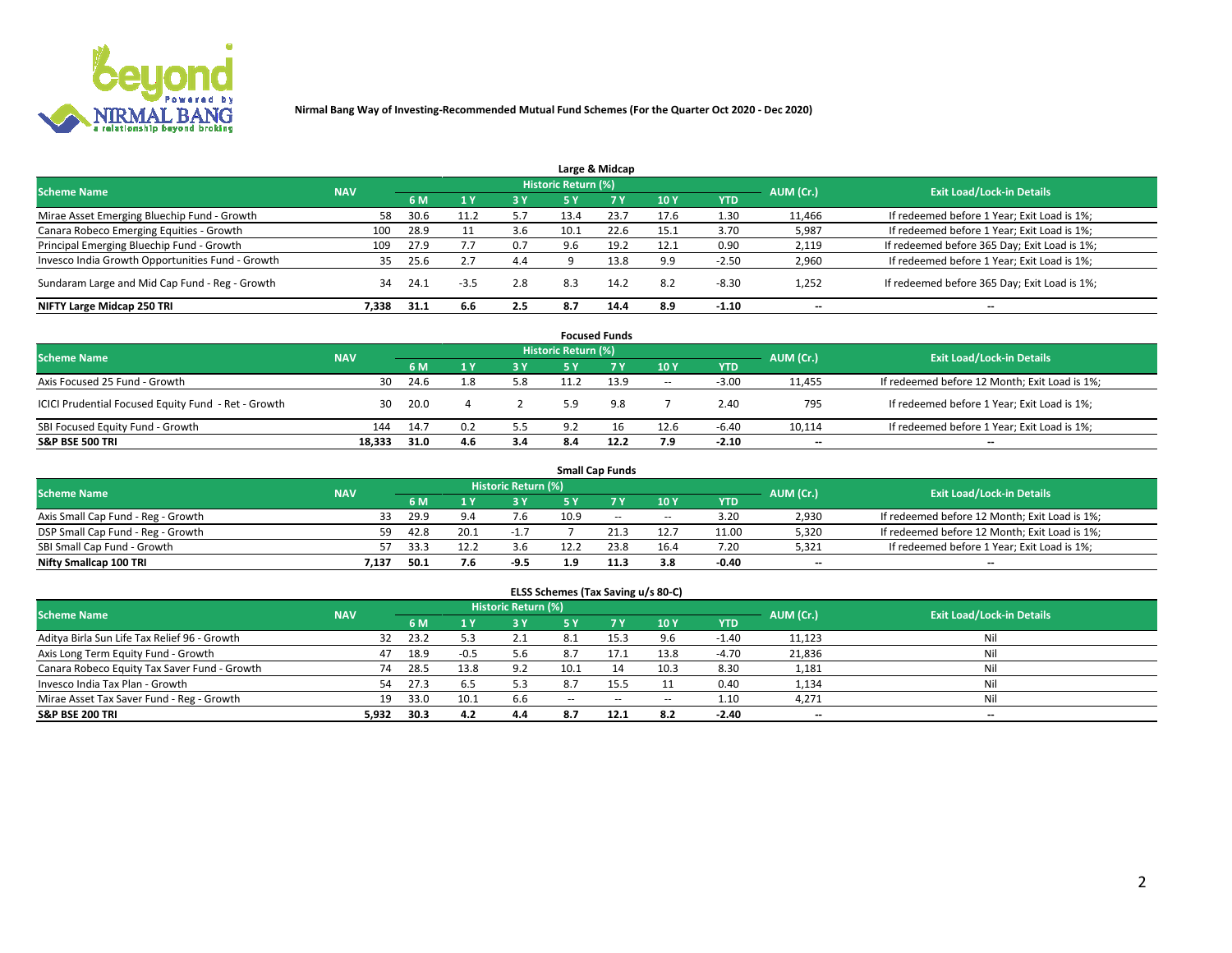

| <b>Solution Oriented</b>                                  |            |      |                       |                     |      |           |                          |            |                          |                                                                                                                                                           |  |  |
|-----------------------------------------------------------|------------|------|-----------------------|---------------------|------|-----------|--------------------------|------------|--------------------------|-----------------------------------------------------------------------------------------------------------------------------------------------------------|--|--|
| <b>Scheme Name</b>                                        | <b>NAV</b> |      |                       | Historic Return (%) |      |           |                          |            | AUM (Cr.)                | <b>Exit Load/Lock-in Details</b>                                                                                                                          |  |  |
|                                                           |            | 6 M  | $\sqrt{1}$ $\sqrt{7}$ | 3 Y                 | 5 Y  | <b>7Y</b> | 10Y                      | <b>YTD</b> |                          |                                                                                                                                                           |  |  |
| <b>HDFC Childrens Gift Fund</b>                           | 128        | 26.9 | 6.8                   | 4.7                 | 8.7  | 13.5      | 11.7                     | 2.30       | 3,387                    | If redeemed before 1 Year; Exit Load is 3%; If redeemed bet. 1 Year<br>to 2 Year; Exit Load is 2%; If redeemed bet. 2 Year to 3 Year; Exit<br>Load is 1%: |  |  |
| Tata Retirement Savings Fund - Moderate Plan - Reg        | 33         | 23.6 | 7.9                   | 4                   | 9.7  | 15.5      | $\overline{\phantom{a}}$ | 2.90       | 1,182                    | If redeemed before 61 Month; Exit Load is 1%;                                                                                                             |  |  |
| Tata Retirement Savings Fund - Progressive Plan -<br>Reg  | 32         | 26.3 | 6.5                   | 3.7                 | 10.7 | 15.2      | $\overline{\phantom{a}}$ | 1.10       | 818                      | If redeemed before 61 Month; Exit Load is 1%;                                                                                                             |  |  |
| Tata Retirement Savings Fund - Reg - Conservative<br>Plan | 22         | 11.1 | 8.8                   | 5.5                 | 8    | 9.8       | $\overline{\phantom{a}}$ | 6.70       | 147                      | If redeemed before 61 Month; Exit Load is 1%;                                                                                                             |  |  |
| <b>S&amp;P BSE 200 TRI</b>                                | 5,932      | 30.3 | 4.2                   | 4.4                 | 8.7  | 12.1      | 8.2                      | $-2.40$    | $\overline{\phantom{a}}$ | $\overline{\phantom{a}}$                                                                                                                                  |  |  |

|                                                    |            |      |              |                     |     | <b>Index Fund</b> |     |            |           |                                               |
|----------------------------------------------------|------------|------|--------------|---------------------|-----|-------------------|-----|------------|-----------|-----------------------------------------------|
| <b>Scheme Name</b>                                 | <b>NAV</b> |      |              | Historic Return (%) |     |                   |     |            | AUM (Cr.) | <b>Exit Load/Lock-in Details</b>              |
|                                                    |            | 6 M  | $\sqrt{1}$ Y | <b>3Y</b>           | 5 Y | <b>7 Y</b>        | 10Y | <b>YTD</b> |           |                                               |
| HDFC Index Fund-NIFTY 50 Plan                      | 107        | 31.2 | 2.4          | 5.2                 | 8.1 | 10.6              | 7.3 | $-3.90$    | 1,882     | If redeemed before 3 Day; Exit Load is 0.25%; |
| ICICI Prudential Nifty Next 50 Index Fund - Growth | 24         | 16.4 | $-0.8$       | $-2.1$              | 6.4 | 12.5              | 7.5 | $-5.30$    | 804       | Nil                                           |
| UTI Nifty Index Fund - Growth                      | 77         | 31.4 |              | 5.4                 | 8.3 | 10.6              | 7.4 | $-3.70$    | 2,711     | Nil                                           |
| Nifty 50 TRI                                       | 16,533     | 31.6 | 3.3          | 5.8                 | 8.7 | 11.1              | 8.1 | $-3.20$    | $- -$     | $\overline{\phantom{a}}$                      |

| <b>Contra/Value Fund</b>              |            |      |     |                     |     |      |     |            |           |                                             |  |  |
|---------------------------------------|------------|------|-----|---------------------|-----|------|-----|------------|-----------|---------------------------------------------|--|--|
| <b>Scheme Name</b>                    | <b>NAV</b> |      |     | Historic Return (%) |     |      |     |            | AUM (Cr.) | <b>Exit Load/Lock-in Details</b>            |  |  |
|                                       |            | 6 M  |     | 3 Y                 |     | 7 V  | 10Y | <b>YTD</b> |           |                                             |  |  |
| Invesco India Contra Fund - Growth    | 49         | -28. | 6.8 | 4.5                 | a a |      |     | 0.70       | 4,967     | If redeemed before 1 Year; Exit Load is 1%; |  |  |
| UTI Value Opportunities Fund - Growth | 63         | 26.5 |     | 3.b                 |     |      | 8.4 | $-2.10$    | 4.340     | If redeemed before 1 Year; Exit Load is 1%; |  |  |
| <b>S&amp;P BSE 500 TRI</b>            | 18,333     | 31.0 | 4.6 | 3.4                 |     | 12.2 | 7.9 | $-2.10$    | $-$       | $- -$                                       |  |  |

| Sector/Thematic                                                           |            |      |                |                     |                          |      |                          |            |           |                                               |  |  |  |
|---------------------------------------------------------------------------|------------|------|----------------|---------------------|--------------------------|------|--------------------------|------------|-----------|-----------------------------------------------|--|--|--|
| <b>Scheme Name</b>                                                        | <b>NAV</b> |      |                | Historic Return (%) |                          |      |                          |            | AUM (Cr.) | <b>Exit Load/Lock-in Details</b>              |  |  |  |
|                                                                           |            | 6 M  | 1 <sub>Y</sub> | <b>3Y</b>           | 5 Y                      | 7 Y  | 10Y                      | <b>YTD</b> |           |                                               |  |  |  |
| Canara Robeco Consumer Trends Fund - Reg -<br>Growth                      | 43         | 19.1 | 4              | 6.4                 | 10.6                     | 16.1 | 11.2                     | 0.20       | 412       | If redeemed before 1 Year; Exit Load is 1%;   |  |  |  |
| Mirae Asset Great Consumer Fund - Growth                                  | 35         | 18.3 | $-0.9$         | 4.5                 | 9.9                      | 14   | $\overline{\phantom{a}}$ | $-5.90$    | 1,003     | If redeemed before 1 Year; Exit Load is 1%;   |  |  |  |
| ICICI Prudential Technology Fund - Growth                                 | 84         | 78.7 | 45.2           | 26.1                | 15                       | 17.3 | 16.7                     | 45.50      | 692       | If redeemed before 15 Day; Exit Load is 1%;   |  |  |  |
| Nippon India Pharma Fund - Growth                                         | 227        | 30.5 | 61.1           | 19.3                |                          | 17.2 | 15.2                     | 49.10      | 3,911     | If redeemed before 1 Month; Exit Load is 1%;  |  |  |  |
| BNP Paribas India Consumption Fund - Reg - Growth                         | 13         | 14.7 | 5.4            | $\sim$              | $\overline{\phantom{a}}$ | $-$  | $\!-$                    | $-0.30$    | 547       | If redeemed before 12 Month; Exit Load is 1%; |  |  |  |
| ICICI Prudential Banking and Financial Services Fund -<br>Retail - Growth | 51         | 24.2 | $-16.9$        | $-5.1$              |                          | 14.7 | 9.7                      | $-26.50$   | 2,685     | If redeemed before 15 Day; Exit Load is 1%;   |  |  |  |
| <b>S&amp;P BSE 500 TRI</b>                                                | 18,333     | 31.0 | 4.6            | 3.4                 | 8.4                      | 12.2 | 7.9                      | $-2.10$    | --        | --                                            |  |  |  |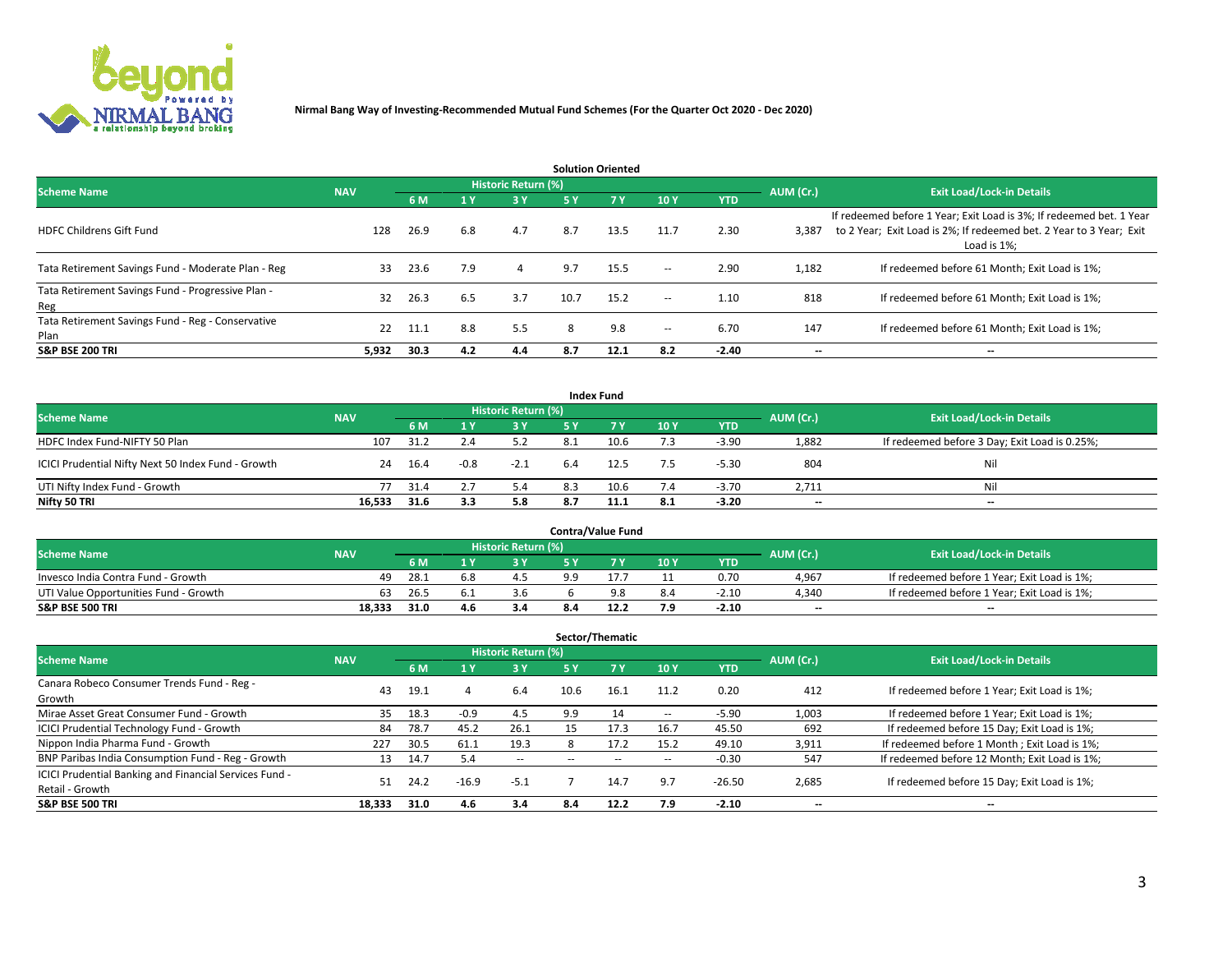

| <b>Dynamic Asset Allocation Funds</b>                      |            |      |      |                     |               |           |      |            |           |                                               |  |  |  |
|------------------------------------------------------------|------------|------|------|---------------------|---------------|-----------|------|------------|-----------|-----------------------------------------------|--|--|--|
| <b>Scheme Name</b>                                         | <b>NAV</b> |      |      | Historic Return (%) |               |           |      |            | AUM (Cr.) | <b>Exit Load/Lock-in Details</b>              |  |  |  |
|                                                            |            | 6 M  |      | 3 Y                 | 5 Y           | <b>7Y</b> | 10Y  | <b>YTD</b> |           |                                               |  |  |  |
| ICICI Prudential Balanced Advantage Fund - Reg -<br>Growth | 38         | 21.0 |      | 5.7                 | 7.8           | 11.3      | 10.6 | 0.40       | 26,175    | If redeemed before 1 Year; Exit Load is 1%;   |  |  |  |
|                                                            |            |      |      |                     |               |           |      |            |           |                                               |  |  |  |
| Nippon India Balanced Advantage Fund - Growth              | 94         | 15.8 | 3.5  | 3.5                 |               | 11.3      | 8.2  | $-0.60$    | 2.812     | If redeemed before 12 Month; Exit Load is 1%; |  |  |  |
| Edelweiss Balanced Advantage Fund - Growth                 |            | 16.8 | 12.6 | 6.8                 | 7.6           | 10.4      | 8.8  | 8.60       | 1,585     | If redeemed before 365 Day; Exit Load is 1%;  |  |  |  |
| Kotak Balanced Advantage Fund - Reg - Growth               | 12         | 23.7 | 9.5  | $\sim$              | $\sim$ $\sim$ | $\sim$    | --   | 5.20       | 4,528     | If redeemed before 1 Year; Exit Load is 1%;   |  |  |  |
| NIFTY 50 Hybrid Composite Debt 65:35 Index                 | 10,893     | 23.2 | 8.1  | 7.7                 | 9.3           |           | 8.7  | 3.10       | --        | --                                            |  |  |  |

| <b>Hybrid Aggressive</b>                        |            |           |                                  |            |     |        |        |            |        |                                               |  |  |  |
|-------------------------------------------------|------------|-----------|----------------------------------|------------|-----|--------|--------|------------|--------|-----------------------------------------------|--|--|--|
| <b>Scheme Name</b>                              | <b>NAV</b> | AUM (Cr.) | <b>Exit Load/Lock-in Details</b> |            |     |        |        |            |        |                                               |  |  |  |
|                                                 |            | 6 M       |                                  | <b>3 Y</b> | 5 ٧ |        | 10Y    | <b>YTD</b> |        |                                               |  |  |  |
| Canara Robeco Equity Hybrid Fund - Growth       | 177        | 19.9      | 10.3                             | 7.3        |     | 14.1   | 10.8   | 5.30       | 3,438  | If redeemed before 1 Year; Exit Load is 1%;   |  |  |  |
| SBI Equity Hybrid Fund - Growth                 | 140        | 14.7      | 0.7                              | 4.8        | 7.9 | 13.6   | 10     | $-3.90$    | 31,226 | If redeemed before 12 Month; Exit Load is 1%; |  |  |  |
| Mirae Asset Hybrid - Equity Fund - Reg - Growth | 16         | 21.3      |                                  | 5.2        | 9.3 | $\sim$ | $\sim$ | $-1.00$    | 3,735  | If redeemed before 1 Year; Exit Load is 1%;   |  |  |  |
| ICICI Prudential Equity & Debt Fund - Growth    | 123        | 8.8       | $-6.4$                           | $-0.3$     | 5.9 |        | 10.2   | $-12.20$   | 16,099 | If redeemed before 1 Year; Exit Load is 1%;   |  |  |  |
| NIFTY 50 Hybrid Composite Debt 65:35 Index      | 10.893     | 23.2      | -8.1                             | 7.7        | 9.3 |        | 8.7    | 3.10       | $- -$  | $\overline{\phantom{a}}$                      |  |  |  |

|                                         |            |                                  |      |      |      | Gold |       |            |       |                                                                  |
|-----------------------------------------|------------|----------------------------------|------|------|------|------|-------|------------|-------|------------------------------------------------------------------|
| <b>Scheme Name</b>                      | AUM (Cr.)  | <b>Exit Load/Lock-in Details</b> |      |      |      |      |       |            |       |                                                                  |
|                                         | <b>NAV</b> | 6 M                              |      | 3V   | 5 Y  |      | 10Y   | <b>YTD</b> |       |                                                                  |
| <b>HDFC Gold Fund - Growth</b>          |            | 16<br>$-1.0$                     | 30.1 | 17.6 |      | -6.1 | $\!-$ | 28.80      | 939   | If redeemed before 6 Months; Exit Load is 2%; If redeemed bet. 6 |
|                                         |            |                                  |      |      |      |      |       |            |       | Months to 12 Months; Exit Load is 1%;                            |
| Kotak Gold Fund - Reg - Growth          |            | 1.N                              | 28.8 | 18.1 | 12.1 | 6.2  | $\!-$ | 27.70      | 715   | If redeemed before 1 Year; Exit Load is 1%;                      |
| Nippon India Gold Savings Fund - Growth |            | 21<br>3.7                        |      | 17.6 | 11.7 | 6.1  | $\!-$ | 28.30      | 1,264 | If redeemed before 15 Day; Exit Load is 1%;                      |
| <b>Prices of Gold</b>                   | 50.476     | $-$                              | 30.9 | 19.1 | 13.4 |      | 9.8   | 29.20      | --    | $\overline{\phantom{m}}$                                         |

| Arbitrage Fund                             |            |           |                                  |  |     |  |        |                          |            |        |                                                 |  |  |
|--------------------------------------------|------------|-----------|----------------------------------|--|-----|--|--------|--------------------------|------------|--------|-------------------------------------------------|--|--|
| <b>Scheme Name</b>                         | <b>NAV</b> | AUM (Cr.) | <b>Exit Load/Lock-in Details</b> |  |     |  |        |                          |            |        |                                                 |  |  |
|                                            |            |           | 1 M.                             |  | 6 M |  |        | 3 Y                      | <b>YTD</b> |        |                                                 |  |  |
| IDFC Arbitrage Fund - Reg - Growth         |            | 25        | 4.1                              |  |     |  |        |                          | 4.00       | 7,164  | If redeemed before 1 Month; Exit Load is 0.25%; |  |  |
| Kotak Equity Arbitrage Fund - Reg - Growth |            | 29        | -5.1                             |  |     |  |        | 5.8                      | 4.60       | 15,111 | If redeemed before 30 Day; Exit Load is 0.25%;  |  |  |
| Tata Arbitrage Fund - Reg - Growth         |            |           | 5.6                              |  |     |  | $\sim$ | $\overline{\phantom{a}}$ | 5.30       | 2,093  | If redeemed before 30 Day; Exit Load is 0.25%;  |  |  |
| Nippon India Arbitrage Fund - Growth       |            |           |                                  |  |     |  |        | 5.9                      | 4.60       | 7,168  | If redeemed before 1 Month; Exit Load is 0.25%; |  |  |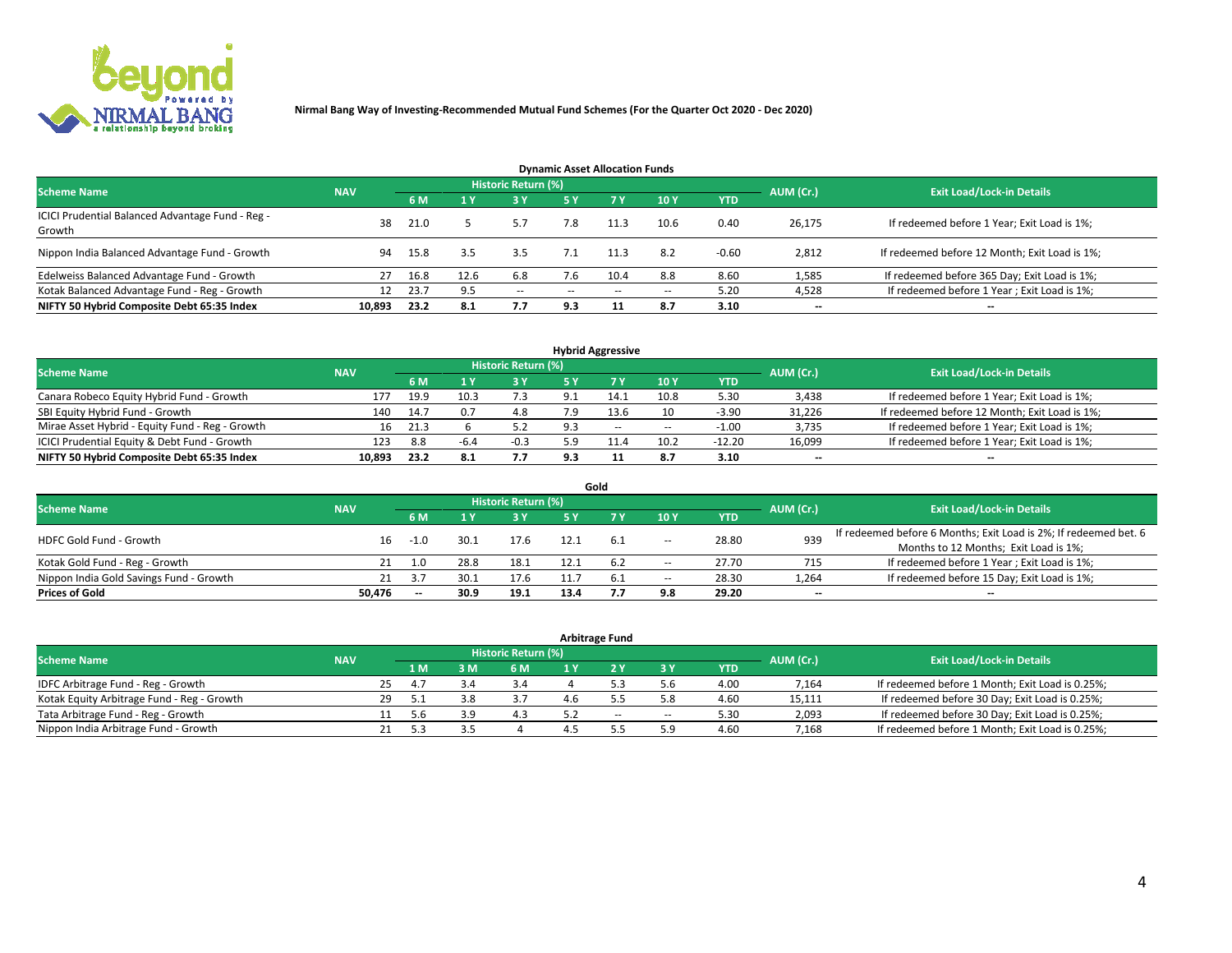

| <b>Overnight Fund</b>                          |            |      |     |                            |     |     |                          |                   |           |                                  |  |  |  |
|------------------------------------------------|------------|------|-----|----------------------------|-----|-----|--------------------------|-------------------|-----------|----------------------------------|--|--|--|
| <b>Scheme Name</b>                             | <b>NAV</b> |      |     | <b>Historic Return (%)</b> |     |     | <b>YTM</b>               | Avg               | AUM (Cr.) | <b>Exit Load/Lock-in Details</b> |  |  |  |
|                                                |            | 1 W  | 2 W | 1 M                        | 3M  |     |                          | <b>Maturity</b>   |           |                                  |  |  |  |
| IDFC Overnight Fund - Reg - Growth             | 1,081      | 3.0  |     |                            |     | 3.6 | 3.26                     | 0.00              | 2,675     | Nil                              |  |  |  |
| Tata Overnight Fund - Reg - Growth             | 1,069      | -3.1 |     | 3.1                        |     |     | 3.2713                   | 0.00              | 2,131     | Nil                              |  |  |  |
| SBI Overnight Fund - Growth                    | 3,276      | 3.1  |     | 3.1                        |     |     | 3.04                     | $\hspace{0.05cm}$ | 12,932    | Nil                              |  |  |  |
| ICICI Prudential Overnight Fund - Reg - Growth | 109        | 3.0  |     |                            |     |     | 3.05                     | $\hspace{0.05cm}$ | 8,340     | Nil                              |  |  |  |
| Nippon India Overnight Fund - Reg - Growth     | 109        | 3.0  |     |                            |     |     | 3.23                     | 0.00              | 4,459     | Nil                              |  |  |  |
| <b>CRISIL Liquid Fund Index</b>                | $-$        | 4.1  |     |                            | 3.9 |     | $\overline{\phantom{a}}$ | $- -$             | $- -$     | $- -$                            |  |  |  |

| <b>Liquid Funds</b>                              |                          |     |     |                            |     |     |                          |                 |           |                                  |  |  |  |
|--------------------------------------------------|--------------------------|-----|-----|----------------------------|-----|-----|--------------------------|-----------------|-----------|----------------------------------|--|--|--|
| <b>Scheme Name</b>                               | <b>NAV</b>               |     |     | <b>Historic Return (%)</b> |     |     | <b>YTM</b>               | Avg             | AUM (Cr.) | <b>Exit Load/Lock-in Details</b> |  |  |  |
|                                                  |                          | 1W  | 2 W | 1 <sub>M</sub>             | 3M  | 1Y  |                          | <b>Maturity</b> |           |                                  |  |  |  |
| Aditya Birla Sun Life Liquid Fund - Reg - Growth | 325                      | 3.4 |     | 3.4                        | 3.3 | 4.8 | 3.39                     | 0.13            | 32,611    | *Ref Footnote                    |  |  |  |
| ICICI Prudential Liquid Fund - Reg - Growth      | 299                      | 3.6 | 3.4 | 3.4                        | 3.2 | 4., | 3.42                     | 0.12            | 44,170    | *Ref Footnote                    |  |  |  |
| Kotak Liquid Fund - Reg - Growth                 | 4,084                    | 3.4 |     | 3.4                        |     | 4.b | 3.39                     | 0.13            | 27,682    | *Ref Footnote                    |  |  |  |
| Nippon India Liquid Fund - Growth                | 4,929                    | 3.4 |     | 3.4                        |     | 4., | 3.38                     | 0.14            | 24,930    | *Ref Footnote                    |  |  |  |
| Mahindra Manulife Liquid Fund - Reg - Growth     | 1.310                    | 3.6 |     | 3.5                        |     | 4.8 | 3.55                     | 0.15            | 2,062     | *Ref Footnote                    |  |  |  |
| <b>CRISIL Liquid Fund Index</b>                  | $\overline{\phantom{a}}$ | 4.1 |     |                            | 3.9 |     | $\overline{\phantom{a}}$ | $- -$           | $- -$     | $\overline{\phantom{a}}$         |  |  |  |

| <b>Ultra Short Fund</b>                                                                                                              |       |      |     |     |     |        |       |                 |        |     |  |  |  |  |
|--------------------------------------------------------------------------------------------------------------------------------------|-------|------|-----|-----|-----|--------|-------|-----------------|--------|-----|--|--|--|--|
| <b>Historic Return (%)</b><br>Avg<br><b>Exit Load/Lock-in Details</b><br><b>Scheme Name</b><br>AUM (Cr.)<br><b>NAV</b><br><b>YTM</b> |       |      |     |     |     |        |       |                 |        |     |  |  |  |  |
|                                                                                                                                      |       | 1 M  | 3 M | 6 M | 1 Y | $-3V$  |       | <b>Maturity</b> |        |     |  |  |  |  |
| HDFC Ultra Short Term Fund - Reg - Growth                                                                                            |       | -5.9 | 4.8 | 7.8 | 6.7 | $\sim$ | 4.41  | 0.50            | 11,967 | Nil |  |  |  |  |
| ICICI Prudential Ultra Short Term Fund - Growth                                                                                      | 21    |      |     | 7.8 |     |        | 5.24  | 0.50            | 7,413  | Nil |  |  |  |  |
| Axis Ultra Short Term Fund - Reg - Growth                                                                                            |       | 5.5  | 4.3 | 5.7 | 5.7 | $-$    | 4.49  | 0.53            | 3,871  | Nil |  |  |  |  |
| Aditya Birla Sun Life Savings Fund - Reg - Growth                                                                                    | 415   | 7.2  | 5.6 | 8.9 | 7.4 |        | 4.51  | 0.55            | 14,532 | Nil |  |  |  |  |
| <b>NIFTY Ultra Short Duration Debt Index</b>                                                                                         | 4.187 | 4.4  |     | 5.8 | 6.1 | 7.3    | $- -$ | $- -$           | $- -$  | $-$ |  |  |  |  |

| <b>Money Market Fund</b>                         |            |     |     |                     |     |              |                          |                          |           |                                               |  |  |  |  |
|--------------------------------------------------|------------|-----|-----|---------------------|-----|--------------|--------------------------|--------------------------|-----------|-----------------------------------------------|--|--|--|--|
| <b>Scheme Name</b>                               | <b>NAV</b> |     |     | Historic Return (%) |     |              | <b>YTM</b>               | Avg                      | AUM (Cr.) | <b>Exit Load/Lock-in Details</b>              |  |  |  |  |
|                                                  |            | 1 M | ោះ  | 6 M                 | 1 Y | $\sqrt{3}$ Y |                          | <b>Maturity</b>          |           |                                               |  |  |  |  |
| Aditya Birla Sun Life Money Manager Fund - Reg - | 280        |     | 4.4 | 7.7                 |     |              |                          | 0.42                     | 9,629     | Nil                                           |  |  |  |  |
| Growth                                           |            |     |     |                     |     |              |                          |                          |           |                                               |  |  |  |  |
| SBI Savings Fund - Growth                        | 32         | 4.8 | 4.2 | 6.6                 | 6.2 | 6.9          | 4.04                     | $\overline{\phantom{a}}$ | 21,035    | If redeemed before 3 Days; Exit Load is 0.1%; |  |  |  |  |
| HDFC Money Market Fund - Growth                  | 4,345      | 4.8 | 4.4 |                     |     |              | 3.94                     | 0.39                     | 10,543    | Nil                                           |  |  |  |  |
| Tata Money Market Fund - Reg - Growth            | 3,576      | 5.2 |     | 7.5                 | 6.8 | 4.9          | 4.07707                  | 0.39                     | 632       | Nil                                           |  |  |  |  |
| <b>CRISIL Liquid Fund Index</b>                  | $- -$      | 4.0 | 3.9 | 4.4                 | 5.1 | $-$          | $\overline{\phantom{a}}$ | $- -$                    | $- -$     | $-$                                           |  |  |  |  |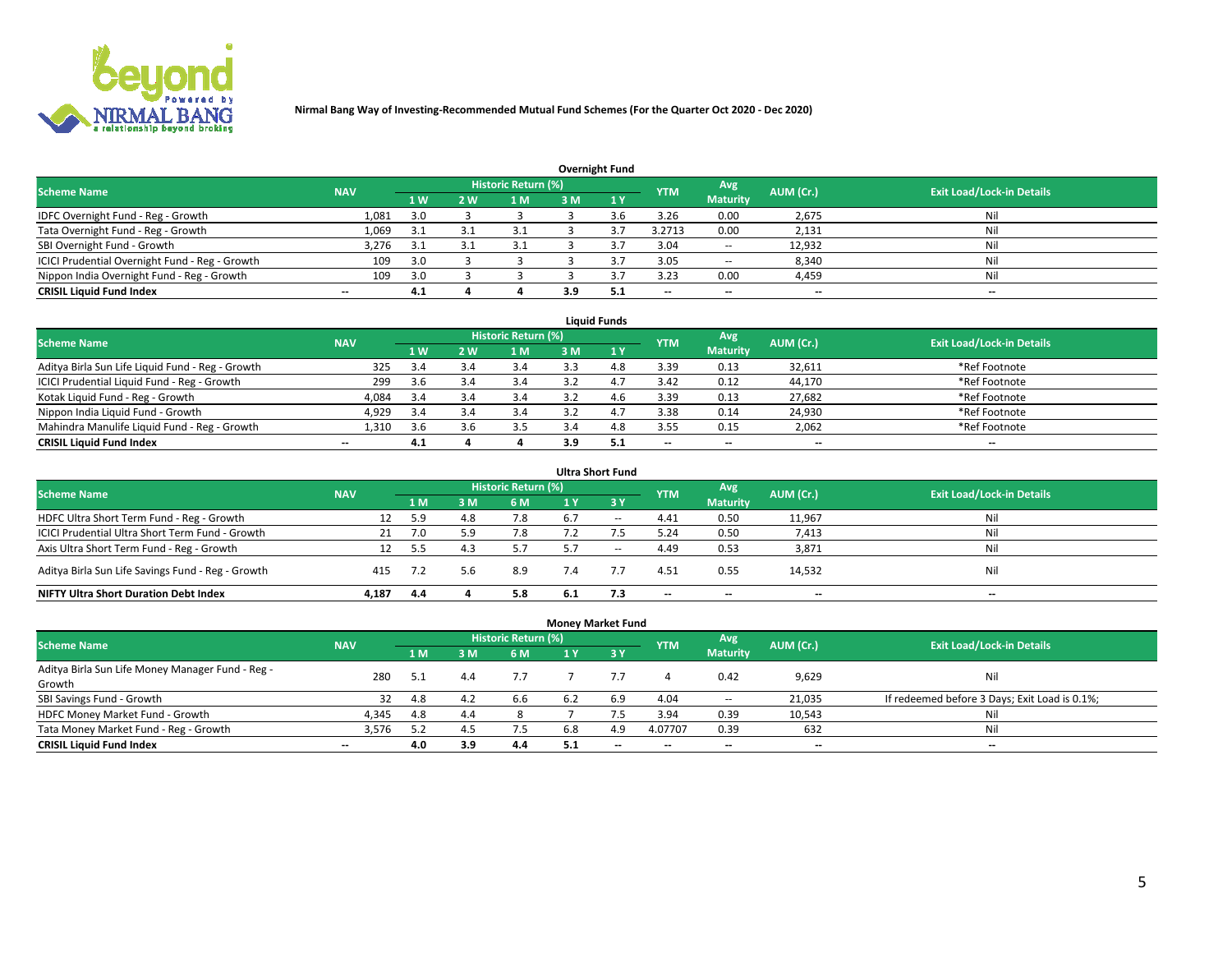

| <b>Short Term Fund</b>                    |            |    |      |     |                            |  |     |            |                 |           |                                  |  |  |  |
|-------------------------------------------|------------|----|------|-----|----------------------------|--|-----|------------|-----------------|-----------|----------------------------------|--|--|--|
| <b>Scheme Name</b>                        | <b>NAV</b> |    |      |     | <b>Historic Return (%)</b> |  |     | <b>YTM</b> | Avg             | AUM (Cr.) | <b>Exit Load/Lock-in Details</b> |  |  |  |
|                                           |            |    | 1 M  | 8 M | 6 M                        |  |     |            | <b>Maturity</b> |           |                                  |  |  |  |
| HDFC Short Term Debt Fund - Growth        |            | 24 | 15.4 | 6.4 | 15.3                       |  | 8.9 | 6.22       | 3.73            | 13.569    | Nil                              |  |  |  |
| Nippon India Short Term Fund - Growth     |            | 40 | 15.4 |     | 12.2                       |  |     | 5.61       | 2.67            | 8,637     | Nil                              |  |  |  |
| ICICI Prudential Short Term Fund - Growth |            | 45 | 14.8 |     | 14.9                       |  |     | 5.83       | 3.97            | 18.946    | Nil                              |  |  |  |

| <b>Low Duration Fund</b>                     |            |       |  |                                  |     |  |            |                 |           |                                  |  |  |  |
|----------------------------------------------|------------|-------|--|----------------------------------|-----|--|------------|-----------------|-----------|----------------------------------|--|--|--|
| <b>Scheme Name</b>                           | <b>NAV</b> |       |  | Historic Return (%) <sup> </sup> |     |  | <b>YTM</b> | Avg             | AUM (Cr.) | <b>Exit Load/Lock-in Details</b> |  |  |  |
|                                              |            | 1 M   |  | 6 M                              |     |  |            | <b>Maturity</b> |           |                                  |  |  |  |
| <b>HDFC Low Duration Fund - Growth</b>       | 44         | 10.6  |  | 10.3                             |     |  | 5.36       | 1.24            | 16.796    | Nil                              |  |  |  |
| ICICI Prudential Savings Fund - Reg - Growth | 408        | - Q 7 |  | 11.1                             | 8.b |  | 4.94       | 1.76            | 19,922    | Nil                              |  |  |  |
| Kotak Low Duration Fund - Std - Growth       | 2,587      | 9.0   |  | 10.3                             |     |  |            | 1.25            | 8,418     | Nil                              |  |  |  |

| <b>Banking &amp; PSU Bond Funds</b>                 |            |    |      |      |                     |      |     |            |                 |           |                                  |  |  |  |
|-----------------------------------------------------|------------|----|------|------|---------------------|------|-----|------------|-----------------|-----------|----------------------------------|--|--|--|
| <b>Scheme Name</b>                                  | <b>NAV</b> |    |      |      | Historic Return (%) |      |     | <b>YTM</b> | Avg             | AUM (Cr.) | <b>Exit Load/Lock-in Details</b> |  |  |  |
|                                                     |            |    | 1 M  |      | 6 M                 |      |     |            | <b>Maturity</b> |           |                                  |  |  |  |
| HDFC Banking and PSU Debt Fund - Reg - Growth       |            | 18 | 15.3 | .6.b | 14.5                | 10.9 | 8.4 | 6.07       | 3.81            | 9,329     | Nil                              |  |  |  |
| Kotak Banking and PSU Debt Fund - Reg - Growth      |            | 50 | 14.5 |      | 14.3                | 10.8 |     | 5.83       | 3.87            | 9,277     | Nil                              |  |  |  |
| Nippon India Banking & PSU Debt Fund - Reg - Growth |            | 16 | 16.6 |      | L4.7                |      |     | 5.17       | 3.45            | 6.429     | Nil                              |  |  |  |

| <b>Corporate Bond Funds</b>                         |            |      |     |                     |      |     |            |                 |           |                                  |  |
|-----------------------------------------------------|------------|------|-----|---------------------|------|-----|------------|-----------------|-----------|----------------------------------|--|
| <b>Scheme Name</b>                                  | <b>NAV</b> |      |     | Historic Return (%) |      |     | <b>YTM</b> | Avg             | AUM (Cr.) | <b>Exit Load/Lock-in Details</b> |  |
|                                                     |            | 1 M  | l M | 6 M                 | 1 Y  |     |            | <b>Maturity</b> |           |                                  |  |
| ICICI Prudential Corporate Bond Fund - Reg - Growth | 22         | 14.1 | 5.4 | 14.6                | 10.9 | 8.5 | 5.4        | 4.09            | 15,201    | Nil                              |  |
| IDFC Corporate Bond Fund - Reg - Growth             |            | 19.0 | 4.3 | 16.7                |      | 8.3 | 5.63       | 3.42            | 18,236    | Nil                              |  |
| HDFC Corporate Bond Fund - Growth                   | 25         | 17.5 | 5.4 | 16                  |      |     | 5.76       | 4.61            | 20,526    | Nil                              |  |
| Kotak Corporate Bond Fund - Std - Growth            | 2.856      | 14.4 | 6.5 | 12.7                |      | 8.7 | 5.36       | 2.27            | 5,171     | Nil                              |  |

|                                            |            |                     |      |     |      |      | <b>Credit Risk Fund</b> |            |                 |           |                                                                       |
|--------------------------------------------|------------|---------------------|------|-----|------|------|-------------------------|------------|-----------------|-----------|-----------------------------------------------------------------------|
| <b>Scheme Name</b>                         | <b>NAV</b> | Historic Return (%) |      |     |      |      |                         | <b>YTM</b> | Avg             | AUM (Cr.) | <b>Exit Load/Lock-in Details</b>                                      |
|                                            |            |                     | 1 M  | 3 M | 6 M  |      | $-3V$                   |            | <b>Maturity</b> |           |                                                                       |
| ICICI Prudential Credit Risk Fund - Growth |            | 23                  | 14.6 | 8.7 | 11.8 | 10.3 | 8.1                     | 8.63       | 3.01            | 6,563     | If redeemed before 1 Year; Exit Load is 1%;                           |
| HDFC Credit Risk Debt Fund - Reg - Growth  |            | 18                  | 18.5 | 9.4 | 13.1 | 10   | 7.4                     | 9.59       | 3.20            | 6,189     | If redeemed before 12 Month; Exit Load is 1%; If redeemed bet. 12     |
|                                            |            |                     |      |     |      |      |                         |            |                 |           | Month to 18 Month; Exit Load is 0.5%;                                 |
| SBI Credit Risk Fund - Growth              |            |                     |      |     |      |      |                         |            |                 |           | If redeemed before 12 Month; Exit Load is 3%; If redeemed bet. 12     |
|                                            |            | 33                  | 17.7 |     | 12.2 |      | 6.9                     | 8.09       | $\!-$           |           | 3,721 Month to 24 Month; Exit Load is 1.5%; If redeemed bet. 24 Month |
|                                            |            |                     |      |     |      |      |                         |            |                 |           | to 36 Month; Exit Load is 0.75%;                                      |